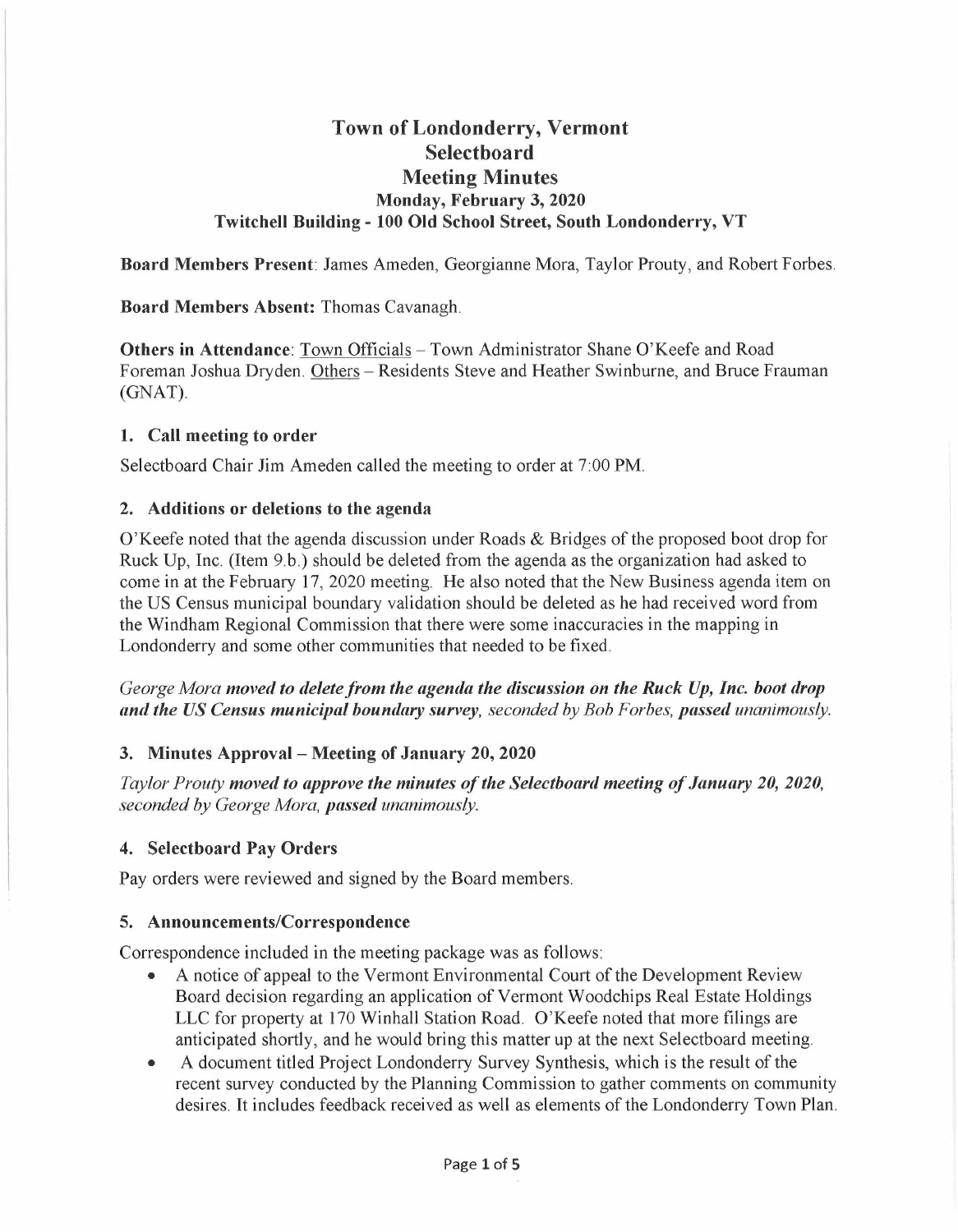- A notice of a 2/19/2020 Development Review Board public hearing on a proposed subdivision of land on Derry Woods Road (Application #2020-03) at VT Route 11, to which the Town is an abutter. The access permit for this subdivision is to be considered later on in the Selectboard agenda.
- A notice from the Brattleboro Development Credit Corporation regarding the Southern Vermont Economy Project, which has received a second round of USDA Rura <sup>l</sup> Development funding. The notice includes a survey of community projects that are in the works, and O'Keefe stated that he'd handle that and provide a copy to the board.
- A program information packet received from Restorative Community Justice of Southern Vermont.

Jim Ameden gave a reminder of the upcoming candidates night, which will be at 6:00 PM at the beginning of the 2/17/2020 Selectboard meeting.

Bruce Frauman noted that it will be a busy time this spring in Londonderry, with the water/wastewater survey, the broadband survey and the US Census, ad he noted that he would be writing an article on these efforts.

# **6. Visitors and Concerned Citizens**

# **a. Update on School District FY2021 budget - Dick Dale**

Dick Dale gave a lengthy and informative presentation to the Board on the proposed FY2021 budget of the Taconic and Green Regional School District. He encouraged residents to attend the School District annual meeting at 7:00 **PM** on 2/25/2020 at the Dorset School to get more information on the budget, and to vote to approve the budget and vote for all of the candidates by Australian ballot on 3/3/2020.

Dale explained that that the budget is proposed to increase from \$32.6 million to \$33.9 million, and the tax rate is estimated to increase from \$1.525 to \$1.637 for Londonderry taxpayers. Cost increases include a significant increase in health care insurance expenditures due to the State negotiations with teachers. He said that he was very positive and encouraged by the quality and effectiveness of the education provided to our students. He also provided information on programs and reserve funds to the Board.

The Board thanked Dale for his presentation.

# 7. **Town Officials Business**

None.

# **8. Transfer Station**

# **a. Updates**

O'Keefe thanked Josh Dryden for the Road Crew's willingness to plow snow out to the former septage fields to allow for the recent PF AS sampling. He noted that the sampling took place and that one of the sampling wells was dry, which may save the Town money.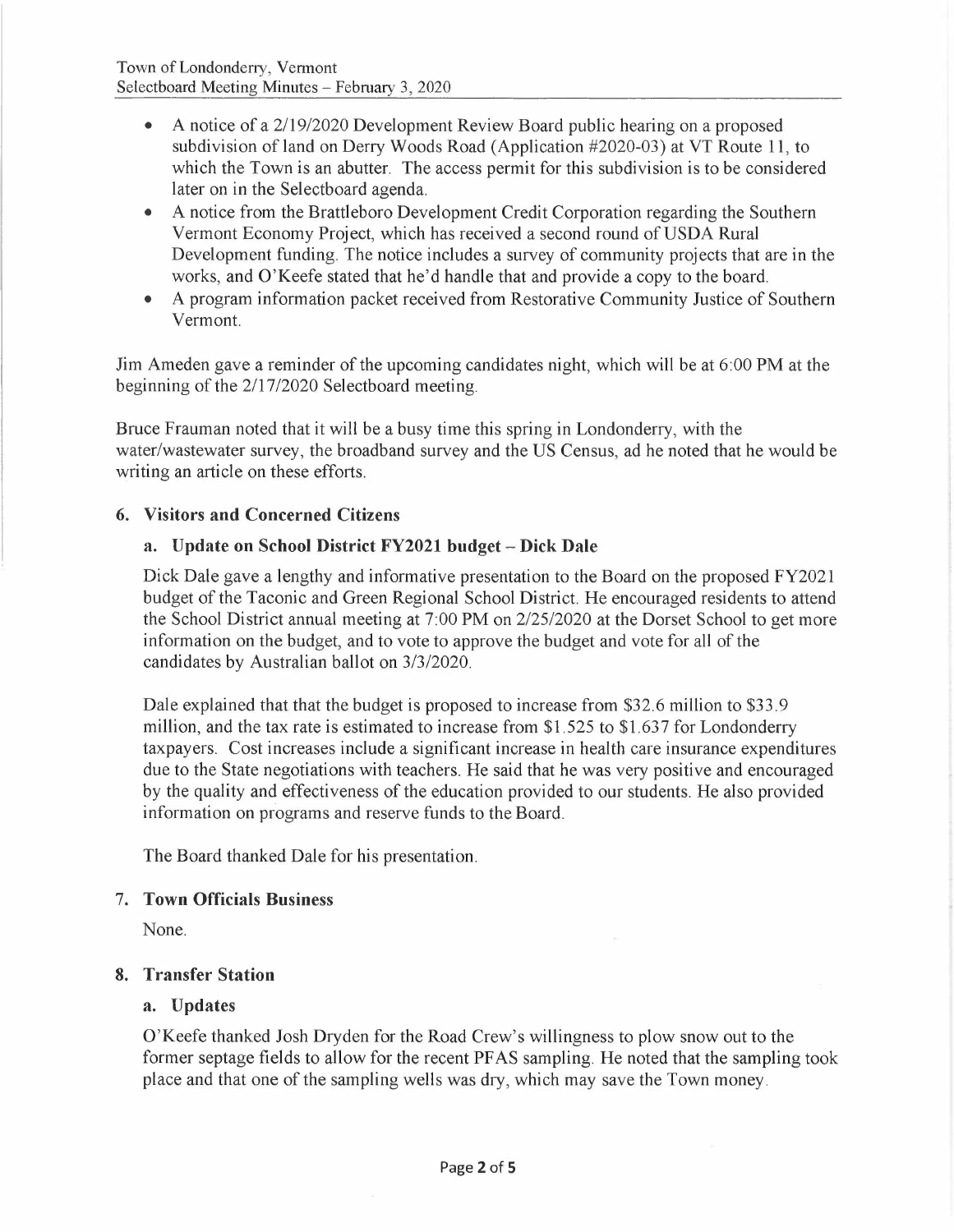Am eden noted his concern that there had been some difficulty getting ahold of the plowing contractor for on-call sanding and the Town Road Crew has had to handle this work twice recently.

# **9. Roads and Bridges**

# **a. Updates**

Dryden noted the following usage for the month of January 2020, through 1/26/2020: Salt  $- 282$  tons Sand  $- 832$  yards Vehicle Fuel  $- 1,731$  gallons<br>Heating fuel (gallons): Town Garage 300, Town Office 251, Town Office Town Garage 300, Town Office 251, Town Office Generator 15, Transfer Station 0

It was mentioned that the generator ran the previous week due to a power outage caused by an auto accident with a utility pole on Main Street.

# **b. Consider request for warning signs on Main Street**

Heather and Steve Swinburne addressed the Board about their request for signage on Main Street in the vicinity of the former Wiley's Garage due to the curve of the road and the high rate of speed of passing vehicles. They suggested sharp curve warning signs and/or more 30 mph speed signs in the vicinity of the curve.

Mora mentioned that VTrans would be putting up new traffic warning signs along Thompsonburg Road this coming summer, and perhaps that effort will be handling such warning signs. Ameden suggested that any signs we put up should be consistent with the VTrans project.

Dryden stated that combined speed and caution signs could easily be placed along this stretch of road. Am eden suggested similar curved arrow signs on Middletown Road by Brooks Lane.

*Taylor Prouty moved to purchase and install a pair of warning signs for Main Street by the Wiley's Garage curve, and on Middletown Road by Brooks Lane, for a total of four signs, seconded by Bob Forbes, passed unanimously.* 

Frauman spoke of the need for guardrails on the river side of Main Street. It was mentioned that it had ben looked into in the past and there is no means to anchor guardrails there.

# **c. Consider agreement on request to improve and maintain portion of Under the Mountain Road (TH36) and Legal Trail #2**

Following up on the discussion of December 16, 2019, the Board reviewed and discussed the proposed agreement, which was prepared by the Town Attorney, with Jamaica property owners Willoughby Britton and Jared Lindahl to improve and maintain Under the Mountain Road and the legal trail that extends from that road into Jamaica to their property. O'Keefe noted a revision had come through that day from the Town Attorney regarding the required turnaround.

# *Taylor Prouty moved to approve the agreement between the Town and Willoughby Britton and Jared Lindahl allowing them to improve and maintain a Class 4 section of Under the*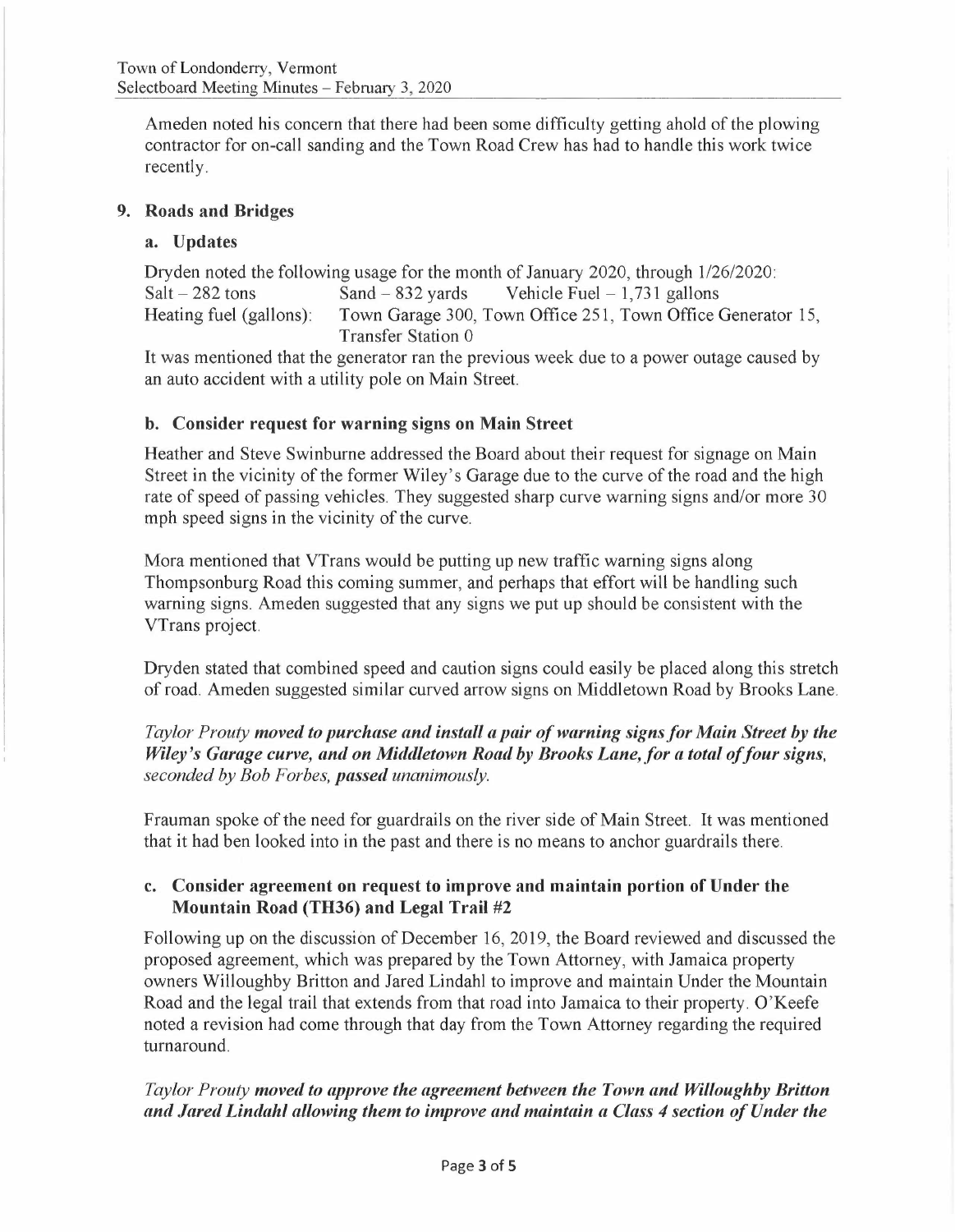*Mountain Road (TH#36) and Legal Trail #2, and to authorize the Selectboard Chair to execute the agreement on behalf of the Board, seconded by George Mora, passed unanimously.* 

#### **d. Access Permit 2020-01- Derry Woods Road, Parcel #110002.000 (Hunter Kaltsas)**

The Board reviewed and discussed an access permit application for Lot 2 of a proposed subdivision along Derry Woods Road

Prouty stated that he was an abutter to the subject property.

O'Keefe noted that the access previously approved for Lot 1 of the subdivision, approved last year for the Farmer's Market, could see vehicles backing up onto VT Route 11 if there is any significant congestion at the entrance to the Farmer's Market.

Pit Road was discussed, and there was question as to whether this private road is a second access for the property. The plan shows that that access will no longer be used.

Ameden stated that he had no issues with the permit application as submitted.

*George Mora moved to approve the access permit application submitted by Hunter Kaltsas for parcel# 110002.000 on Derry Woods Road, seconded by Bob Forbes, passed 3-0-1, with Taylor Prouty abstaining.* 

#### **10. Old Business**

#### **a. Town Office generator - Discussion on connection to Town garage**

Following up on the previous meeting, O'Keefe noted that the had been in contact with the State Wetlands Coordinator and the wetlands consultant used for the TOPP phase I project to see about connecting the Town Garage to the Town Office generator by way of buried conduit through or adjacent to the designated wetlands. It is clear that the conduit could run through the wetland buffer but would in all likelihood penetrate a little into the delineated wetlands near the Town Garage. There is a difference in the permitting cost depending on whether it is run through the buffer or the actual wetlands, but there is a chance that we could simply amend the previous permit as opposed to submitting a new application, and therefore save consultant costs.

He mentioned that he had contacted Gary Barton and asked for an estimate on the cost of running the conduit and cables, and making the connections, and assumed that the Road Crew can handle the trenching work.

It was the consensus of staff and the Board that making the connection was critical, and running the connection underground made the most sense.

Funding the project through the building reserve funds as discussed briefly. O'Keefe will continue to research this and report back to the Board as appropriate.